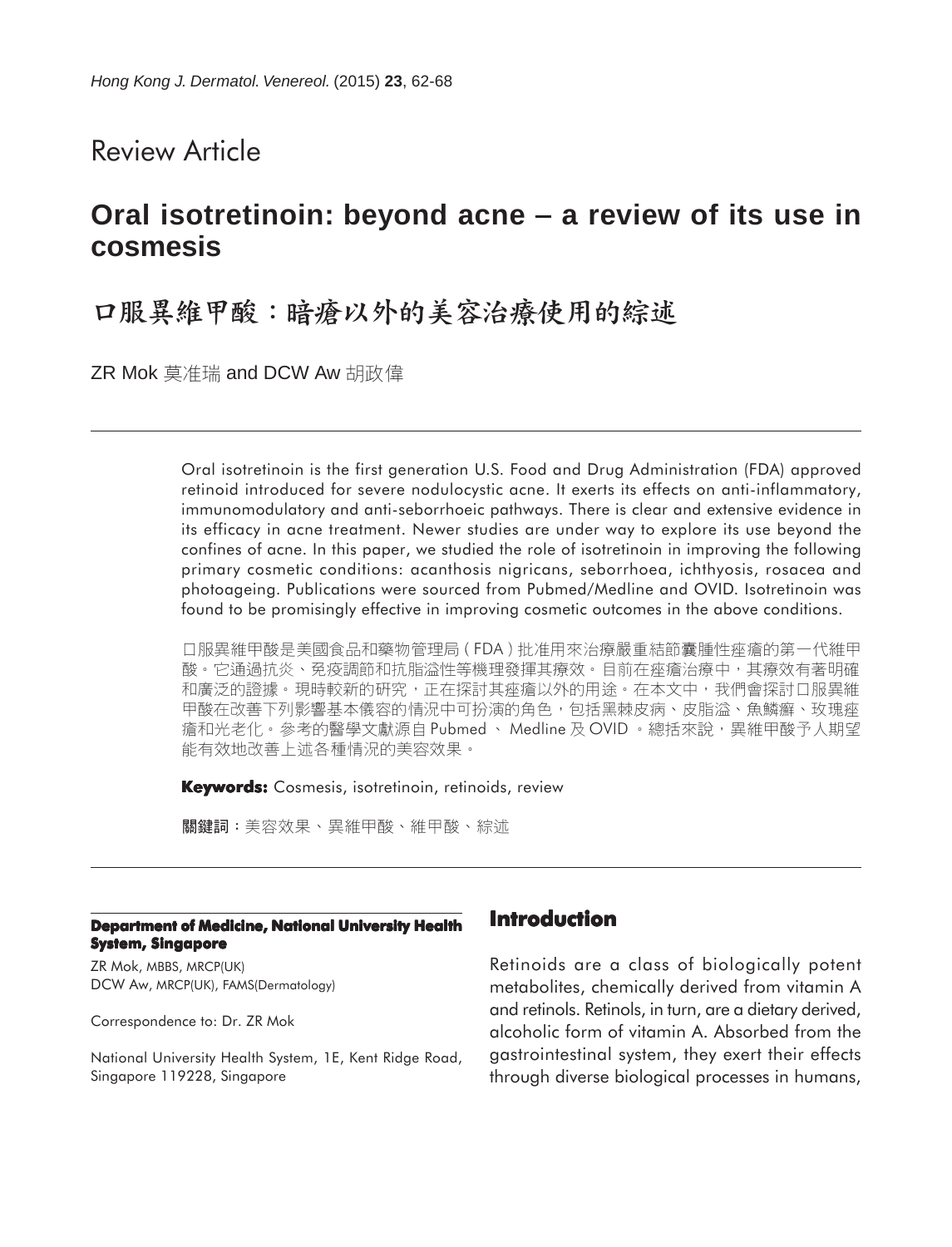ranging from vision, cell growth and apoptosis<sup>1</sup> and immunomodulation.

Retinoids are formed through *in vivo* enzymatic conversion of retinol. The latter is first absorbed in the gastrointestinal tract, forming complexes with cellular retinol binding protein. The majority of retinol (50-80%) is contained in the liver. Specific retinol-binding proteins are needed to bind these hydrophilic retinols in the plasma for systemic circulation.2 At the cellular level, metabolic oxidative transformation occurs to generate retinaldehyde and retinoic acid isomers, all-*trans* (tretinoin), 9-*cis* and 13-*cis* (isotretinoin). Binding at nuclear receptors-retinoic acid receptors (RAR) and retinoid X receptor (RXR)3 regulates transcription and downstream gene expression of keratinocytes and fibroblasts.

Retinoic acid is a classical retinoid which exerts a baseline physiological effect in the skin for cellular proliferation and turnover. Increased pharmacological doses will thus augment its biological effects, paving the way for new systemic and topical therapies for diseased skin.

Since its inception, there have been many new retinoids derived, and these can be broadly grouped into three generations (Non-aromatic, mono-aromatic, polyaromatic).

#### **Isotretinoin**

Isotretinoin is derived through the modification of the polar end group and polyene side chain of vitamin A compound. First introduced in the 1980s, extensive clinical experience has been gathered in relation to its use. Oral isotretinoin is the first generation U.S. Food and Drug Administration (FDA) – approved retinoid introduced for severe nodulocystic acne. The recommended daily dose is 0.5-1.0 mg/kg, with a total recommended cumulative dose of 120- 150 mg/kg.<sup>4</sup> Recent studies in Southeast Asia have shown efficacy and better tolerability at lower daily doses of 0.3-0.4 mg/kg/day.5

## **Mechanism of action**

Isotretinoin, unlike other retinoids, is less lipophilic. Bioavailability of isotretinoin is 25%, with a halflife of 20 hours. It is extensively metabolised to 13-*cis*-4-oxo-retinoic acid and all-*trans*-retinoic acid. Isotretinoin exerts its effect through cellular surface receptors, mediating the metabolism of sex hormones and endogenous retinoids. Clinical effects observed with the use of isotretinoin include hypoplasia of sebaceous glands and reduction of sebum production. This is instrumental in acne treatment, for which seborrhoea has been implicated.

Further studies have investigated the *in vivo* and *in vitro* effects of isotretinoin. Studies have demonstrated its immunomodulatory effects involving interleukins and immunoglobulins. Its pharmacokinetics at the cellular level has also been employed in antineoplastic treatment through gene transcription, modification and modulation of cell proliferation rate.<sup>6</sup>

The anti-inflammatory, immunomodulatory, anti seborrhoeic effects of oral isotretinoin have piqued curiosity regarding its use beyond the confines of acne. Studies have previously established its use, albeit limited, in non-acne dermatological conditions such as rosacea, psoriasis, pityriasis rubra pilaris.

#### *List 1. Conditions with demonstratable responsiveness to isotretinoin*

- a. Acanthosis nigricans
- b. Condylomata acuminata
- c. Darier's disease
- d. Granuloma annulare
- e. Hidradenitis suppurativa
- f. Ichthyosis
- g. Photoageing
- h. Pityriasis rubra pilaris
- i. Psoriasis
- j. Rosacea
- k. Seborrhoea/Seborrhoeic dermatitis
- l. Wound healing/Keloid formation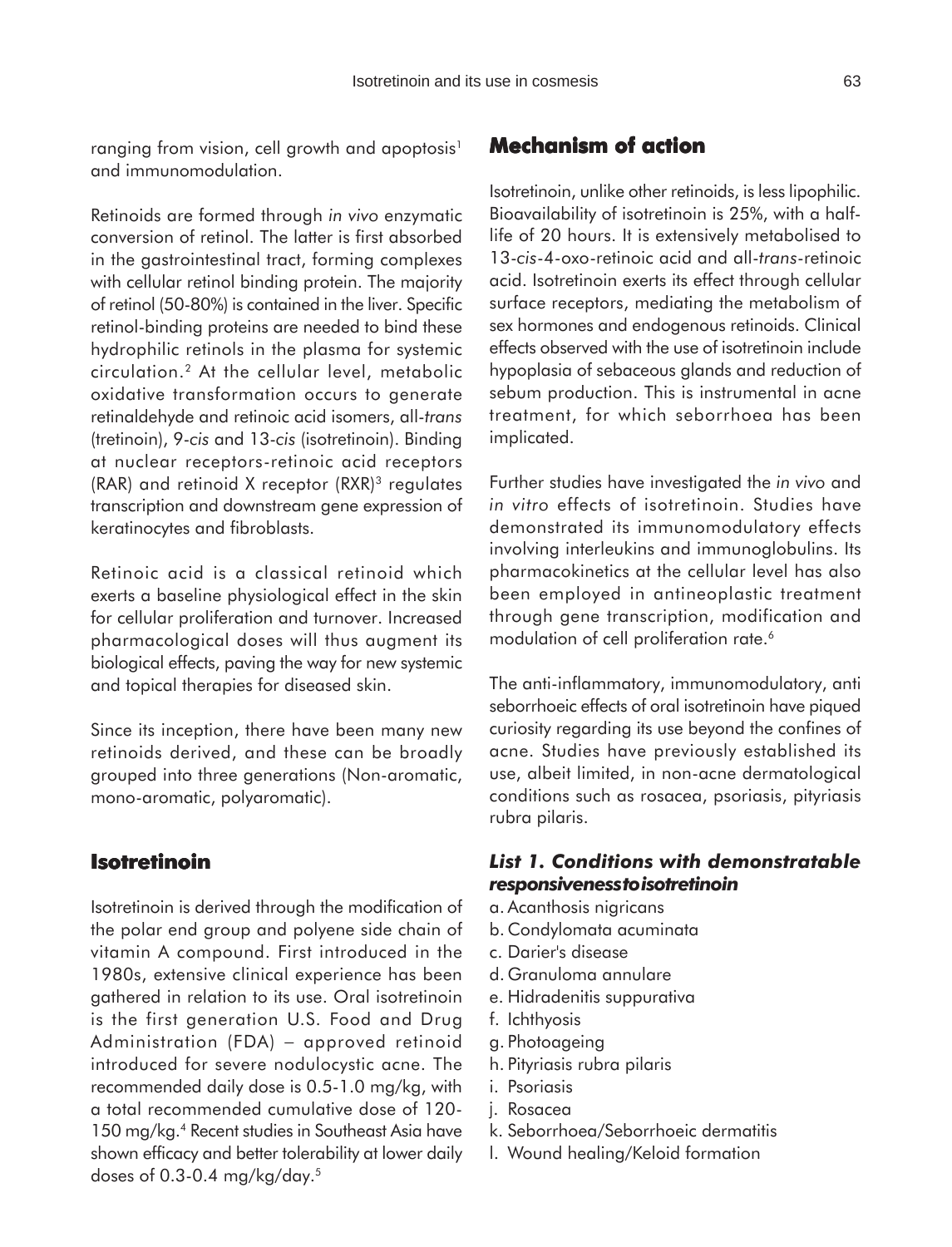In this paper, we studied the role of isotretinoin in improving the following primary cosmetic conditions:

- a. Acanthosis nigricans
- b. Seborrhoea
- c. Ichthyosis
- d. Rosacea
- e. Photoageing
- f. Keloid formation

## **Methods**

A multi-database search was conducted in July 2014 using publications sourced from Pubmed/ Medline and OVID. The search was limited to the English language with the following keywords: aesthetic, cosmetic, isotretinoin, dermatology, non-dermatology, acanthosis nigricans, photoageing, rosacea, ichthyosis and keloid.

Abstracts were examined and full text articles for appropriate papers were reviewed. The selected literature fulfilled at least one of the following criteria:

- Use of oral isotretinoin in non-acne-related dermatological conditions
- Case reports and case series of novel use of isotretinoin in specific populations
- Publications supporting *in vivo* or *in vitro* use of isotretinoin in cosmesis or aesthetics.

## **Acanthosis nigricans**

Acanthosis nigricans (AN) is often described as a hyperpigmented, velvety rash commonly localised to the axillae, neck and perineum. Eight subtypes of AN have been described, with obesityassociated, non-malignant AN being the most common. Diabetes mellitus and increased insulin resistance have been commonly implicated in the development of AN in such patients.

Activation of certain receptors in the skin (fibroblast growth factor receptor, tyrosine kinase, epidermal growth factor receptor, insulin-like growth factor receptor) have been demonstrated to accelerate epidermal cell proliferation, accounting for the characteristic features of AN.

Two case reports have reported the successful use of oral isotretinoin in the treatment of AN,<sup>7,8</sup> one of which employed concomitant therapy with metformin. Using a stepwise escalation approach, both cases demonstrated at least 50% improvement (flattening, lightening) in the AN lesions. A third study explored the use of topical tretinoin in the treatment of AN to satisfactory effect.9

AN is a fairly common cosmetic concern amongst Asians (personal observation). We believe a head to head comparison of efficacy between oral isotretinoin and topical tretinoin is warranted. More objective descriptors and instruments of quantification of AN are also needed.

## **Seborrhoea**

Seborrhoea of the face predisposes to acne development, and in itself is a nuisance to many patients. Physicians often employ a combination of sebum-absorbing topical agents, keratolytics and chemical peels, but the effects are often transient and incomplete.

Oral isotretinoin has been reported in a small study group of 11 patients to effectively control seborrhoea. Different dosages of isotretinoin were used. The dosage ranged from 2.5 mg three times a week, 2.5 mg daily and 5 mg daily in the study by Geissler et al.<sup>10</sup> Even higher doses were employed by King et al  $(0.1 \text{ mg/kg-1 mg/kg})^{11}$ and Geiger et al (20 mg/day).<sup>12</sup> A dose-dependent trend was not shown to be significant in the control of seborrhoea. In a study utilising the *in vitro* human sebocyte model by Zouboulis et al,<sup>13</sup> retinoids demonstrated efficacy in inhibiting both proliferation and differentiation of sebocytes. Oral isotretinoin remains one of the most active and potent compounds, with effects seen through its extension of maturity period of basal sebocytes.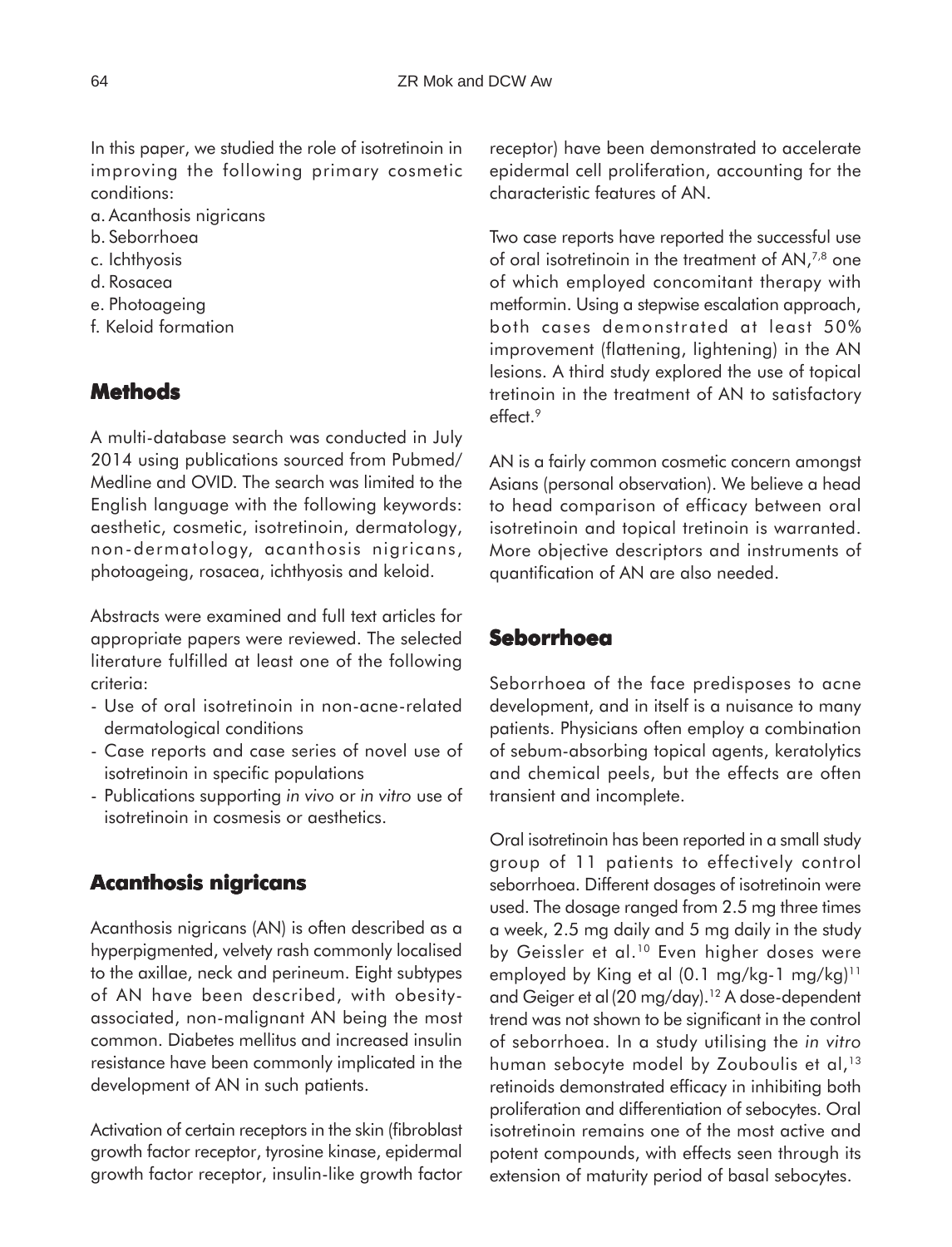With regard to the recurrence of seborrhoea post treatment, the strongest evidence lies in acnerelated studies. Recurrence of seborrhoea was observed at 16 weeks post-treatment cessation.<sup>14</sup> Another study with a two-year follow-up period reported a 87% recurrence of seborrhoea posttreatment.15 In this study, 52% of patients experienced recurrence of acne lesions at one year post-treatment.

Patients suffering from severe seborrhoea may therefore benefit from a course of oral isotretinoin, when topical agents have been unsuccessful. Isotretinoin given at a lower dose or reduced dosing frequency seems to be sufficient for these patients.

## **Ichthyosis**

Ichthyosis is a rare group of skin disorders with manifestations of fish-like scales and hyperkeratosis with sites of inflammation. Encompassing both inherited and acquired forms, it varies in severity, time of onset and body surface area involved, ranging from ichthyosis vulgaris, to the harlequin type. A French epidemiological paper revealed a prevalence of 4.5 cases/million for lamellar ichthyosis and 1.9 cases/million for both congenital ichthyosiform erythroderma and syndromic ichthyosis.<sup>16</sup>

A systematic review examined six randomised controlled trials exploring various treatment options in inherited ichthyosis.17 Although topical agents such as calcipotriol, liarozole cream have demonstrated promise, the trials involved study subjects in relatively small numbers. A superior treatment option was not conclusively established. Literature on isotretinoin use in ichthyosis is scanty. Chang and Reyes highlighted a case of an infant with harlequin ichthyosis treated with long-term isotretinoin.<sup>18</sup> The infant was 9 months old at the time of study, having been treated with isotretinoin since day 7 of birth. A review of 45 cases showed that mortality occurred in 44% of patients, with death usually taking place in the first 52 days.<sup>19</sup>

A multicentre study evaluating 40 subjects with lamellar ichthyosis and epidermolytic hyperkeratosis demonstrated improvement in scaling, erythema, crusting and induration in >90% of subjects over 16 weeks at a maximum dose of 4 mg/kg/day oral isotretinoin.20 Cessation of treatment resulted in symptomatic disease recurrence.

We postulate that oral isotretinoin bears promise in the cosmesis treatment of ichthyosis vulgaris, a common cosmetic genodermatosis. The ideal dosing regime remains to be elucidated.

#### **Rosacea and rhinophyma**

Rosacea is an inflammatory skin disorder characterised by vasomotor changes; inflammatory development of papules and pustules; and lymphoedema. These skin manifestations are intermittent and recurrent. Four subtypes have been described: erythematotelangiectatic, papulo-pustular, phymatous and ocular. It typically affects fair-skinned young to middle-aged females.

A multitude of aetiological factors have been implicated. A genetic component has been postulated, with the disequilibrium in innate immune system, ultraviolet radiation, lifestyle factors (inadequate exercise, excessive stress) and infectious organisms − *Demodex* mites,21 being contributory causes. This is a relatively well-studied condition with diverse treatment options, including topical and oral anti-inflammatory agents and antibiotics, phototherapy<sup>22</sup> and retinoids.<sup>23</sup> Previous reviews have documented the efficacy of topical metronidazole, azelaic acid and doxycycline.24 With regard to ocular rosacea, ciclosporin 0.5% ophthalmic emulsion may be effective.

Oral isotretinoin represents an alternative treatment strategy. A study by Plewig et al demonstrated a clear histologically-proven benefit in 13 patients with treatment-refractory rosacea.<sup>25</sup> Up to 1 mg/kg/day was used and the longest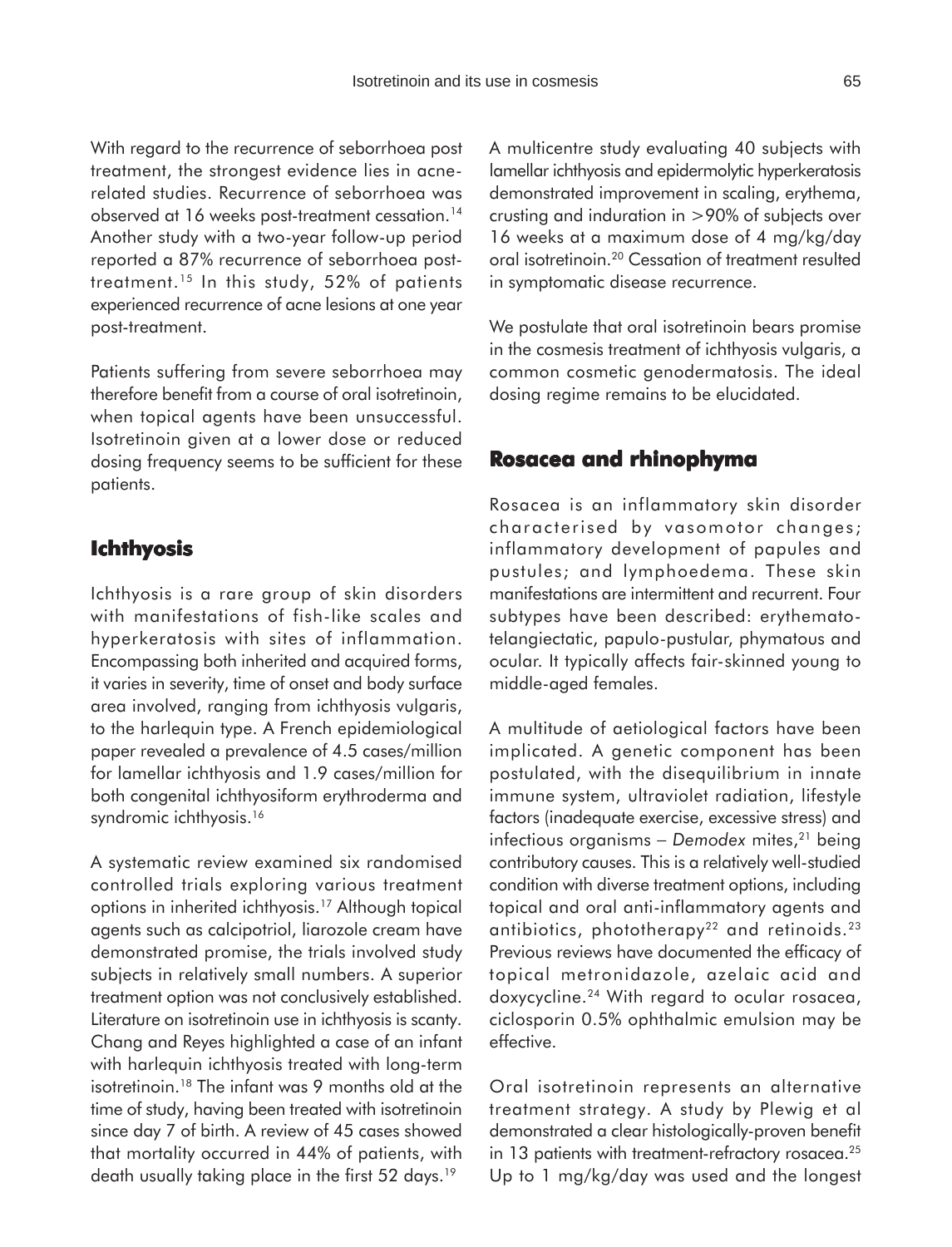treatment duration was 28 weeks. Postulations of treatment efficacy centre on sebaceous gland reduction and an anti-inflammatory effect by isotretinoin. A large multi-centre, randomised, controlled German trial involving 573 subjects provides further evidence that isotretinoin is as effective as doxycycline, with a quarter of them achieving complete remission.26 The clinically effective dose was established at 0.3 mg/kg/day. Further studies reported clinical relapse within eight weeks after the cessation of treatment.<sup>27</sup>

There is growing evidence that oral isotretinoin is a viable non-surgical option for the management of severe rosacea, and particularly, rhinophyma.28 A 25-year-old male with an eight-year history of rhinophyma was started on oral isotretinoin 20 mg/day, titrating to a maximum dose of 120 mg/day, and achieved partial reduction in nasal volume. Other authors have called for oral isotretinoin as a worthwhile non-surgical means of rhinophyma treatment.

There is sufficient evidence for the use of oral isotretinoin in severe rosacea. Newer studies are now being conducted for optimal dosing and duration of isotretinoin treatment, with 0.3 mg/kg having a fine balance between efficacy and side-effect/risk profile.29

#### **Photoageing**

Photoageing is a degenerative process involving epidermal and dermal layers of the skin. Cumulative and prolonged ultraviolet A (UVA) and ultraviolet B (UVB) exposure have been implicated. UVA has a longer wavelength (315-40 nm) with deeper penetrance, in contrast to UVB (290-315 nm). The pathophysiology of photoageing includes intracellular matrix metalloproteinase-1 (MMP-1) activation and hence increased collagenolytic activity, activation of lysosomal protease cathepsin K in fibroblasts which augments elastin degradation, reactive oxygen species damage to DNA, causing DNA instability and cellular damage, as well as

telomere shortening with consequent shortening of cellular life cycle leading to apoptosis.30

Photoageing manifests clinically as skin wrinkling, pigmentation, dryness and laxity. Current treatment options include sun/UV protection and topical retinoids. Retinols retard photoageing through epidermal thickening, promoting collagen production and inhibiting proteolysis from MMP-1.

Previous non-controlled trials have demonstrated efficacy of isotretinoin using a varied-dosing 10-20 mg three times a week regime for a maximum of 2-3 months.<sup>31</sup> Two recent studies by Bagatin et al cited the safe and relatively effective use of oral isotretinoin in photoageing. 31,32 A randomised controlled trial of 32 menopausal or sterilised women achieved mild improvement in fine wrinkling morphologically and amelioration in skin elasticity after receiving isotretinoin 20 mg three times weekly over a three month period. Histological results were largely comparable between both intervention arm and control arm of sunscreen and moisturiser. A significant reduction of epidermal p53 expression was observed in the isotretinoin arm. p53 has been identified has an inducer of ageing, with its chronic activation associated with a loss of subcutaneous fat and xerosis.<sup>33</sup>

A follow-up randomised controlled study of 24 subjects in 2014 compared the efficacy of isotretinoin against 0.05% topical retinoids, using the following outcome measures: quality of life indices, patient, clinical and histopathological assessments. Clinical improvement was noted in both groups, with a histologically-proven reduction in elastosis and an increase in collagen. Neither treatment, however, was significantly superior.32

Isotretinoin was shown to have an excellent safety profile in all the studies. With non-inferior results compared to conventional sunscreen/ moisturisers, or topical retinoids, it is a viable option in the treatment of photoageing.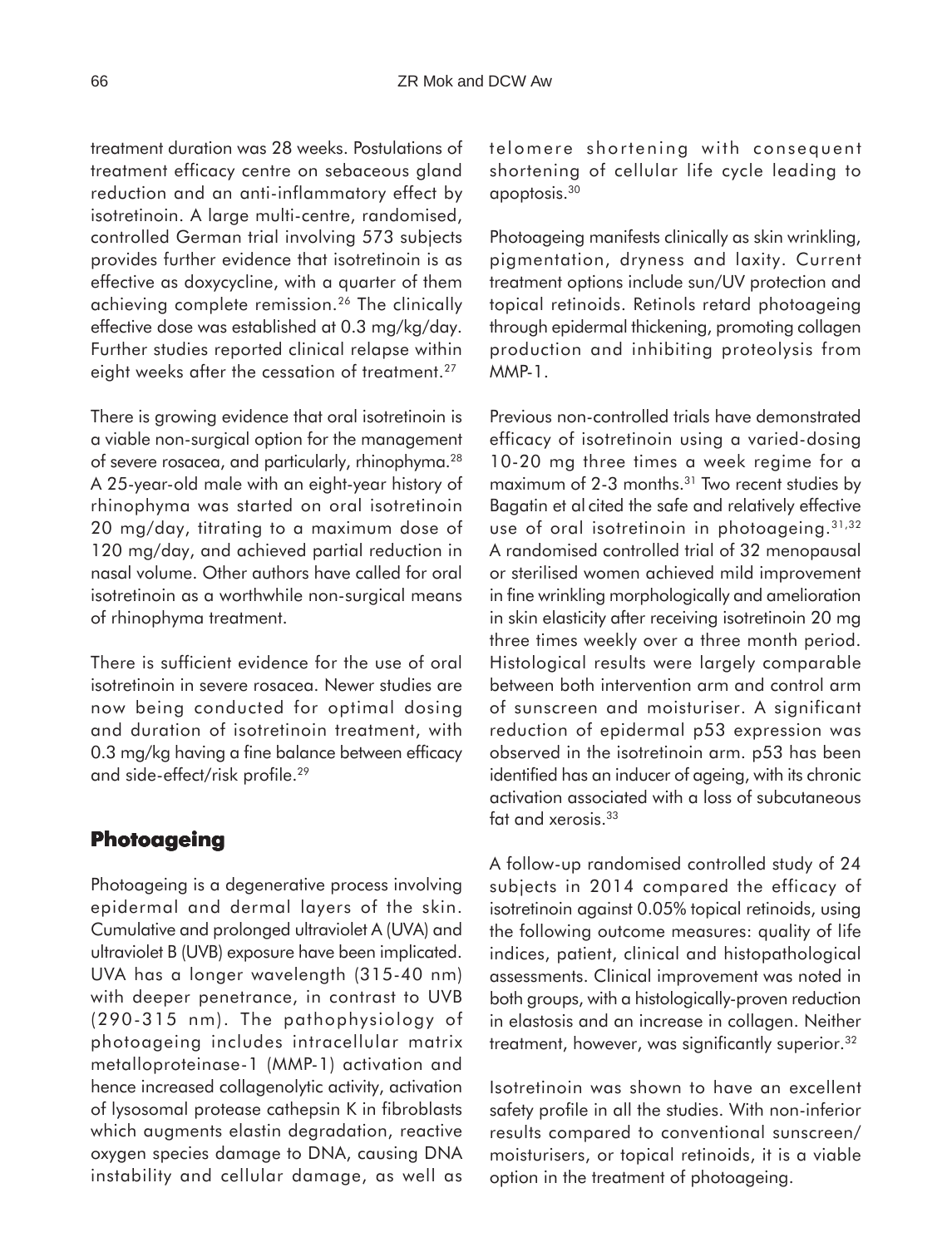### **Postsurgical keloid formation**

There have been case reports and series of patients on treatment with isotretinoin developing keloids and hypertrophic scars after dermal procedures ( $laser$ , abrasion).<sup>34</sup> This was postulated to be due to isotretinoin affecting skin cell metabolism, leading to dysfunctional collagen production. These lesions remain steroid-responsive.

A systematic review by Abdelmalek challenged the notion of the use of isotretinoin being an absolute contraindication for dermal procedures.<sup>35</sup> While some patients cited in case series developed keloids within two to four months post procedure, they were known to have a predisposition for keloid formation.

Since then, studies in animal models, have demonstrated normal wound healing and the safe use of isotretinoin periprocedure in both animal and human subjects in dermabrasion and full thickness wounds.36,37 A further interventional study of seven subjects who underwent dermabrasion for atrophic acne scars revealed normal wound healing.38 Keloid formation may therefore represent an idiosyncratic reaction.

A study by Gencoglan et al shed light on this issue through analysis of mast cell infiltration at wound sites in rats.<sup>39</sup> Retinoids promoted epithelisation and collagen production, increasing wound healing rates.

At this moment, positive evidence for normal wound healing pertained mainly to topical tretinoin.40 A cautious approach should be undertaken in normal subjects on oral isotretinoin who are undergoing dermal procedures. Further studies on inflammatory responses mediated by isotretinoin on wound healing should be undertaken.

#### **Conclusion**

The extensive clinical experience with isotretinoin

has shown its effectiveness in improving cosmetic outcomes in seborrhoea, rosacea, ichthyosis, acanthosis nigricans and photoageing.

Large multicentre, randomised, controlled and long-term prospective studies need to be undertaken to further delineate its efficacy, optimal dosing regimes and duration, long term safety and maintenance of efficacy upon drug withdrawal in the various conditions.

#### **References**

- 1. Gudas LJ, Sporn MB, Roberts AB. Cellular biology and biochemistry of the retinoids. In Sporn, MB, Roberts, AB, Goodman, DS (eds): The Retinoids: Biology, Chemistry, and Medicine, 1994; 2nd edn. New York: Raven Press, p443-520.
- 2. Siegenthaler G, Saurat JH. Plasma and skin carriers for natural and synthetic retinoids. Arch Dermatol 1987; 123:1690a-2a.
- 3. Chambon, P. A decade of molecular biology of retinoic acid receptors. FASEB J 1996;10:940-54.
- 4. Kunynetz RA. A review of systemic retinoid therapy for acne and related conditions. Skin Therapy Lett 2004;9: 1-4.
- 5. Rao PK, Bhat RM, Nandakishore B, Dandakeri S, Martis J, Kamath GH. Safety and efficacy of low-dose isotretinoin in the treatment of moderate to severe acne vulgaris. Indian J Dermatol 2014;59:316.
- 6. Akyol M, Özçelik S. Non-acne dermatologic indications for systemic isotretinoin. Am J Clin Dermatol 2005;6: 175-84.
- 7. Katz RA. Treatment of acanthosis nigricans with oral isotretinoin. Arch Dermatol 1980;116:110-1.
- 8. Walling HW, Messingham M, Myers LM, Mason CL, Strauss JS. Improvement of acanthosis nigricans on isotretinoin and metformin. J Drugs Dermatol 2003;2: 677-81.
- 9. Darmstadt GL, Yokel BK, Horn TD. Treatment of acanthosis nigricans with tretinoin. Arch Dermatol 1991; 127:1139-40.
- 10. Geissler SE, Michelsen S, Plewig G. Very low dose isotretinoin is effective in controlling seborrhea. J Dtsch Dermatol Ges 2001;1:952-8.
- 11. King K, Jones DH, Daltrey DC, Cunliffe WJ. A doubleblind study of the effects of 13-cis-retinoic acid on acne, sebum excretion rate and microbial population. Br J Dermatol 1982;107:583-90.
- 12. Geiger JM, Hommel L, Harms M, Saurat JH. Oral 13 cis retinoic acid is superior to 9-cis retinoic acid in sebosuppression in human beings. J Am Acad Dermatol. 1996;34:513-5.
- 13. Zouboulis CC, Xia L, Akamatsu H, Seltmann H, Fritsch